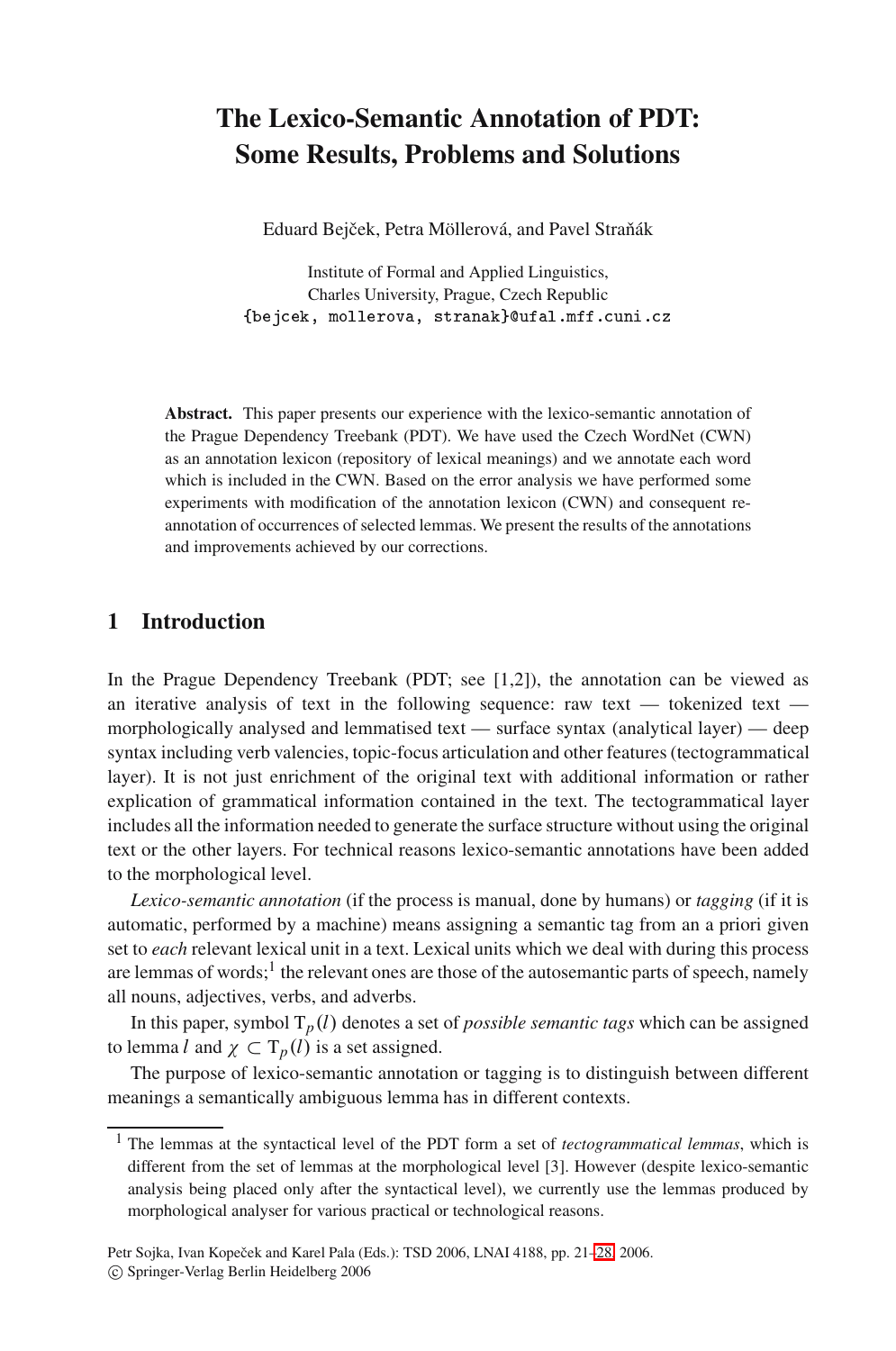## **2 The Project Goal**

The original goal was to provide training data for word sense disambiguation. For this purpose two annotators begun to annotate in parallel<sup>2</sup>the files of PDT 1.0 [2] with synsets from Czech WordNet. Later it was decided to aim for complete lexico-semantic annotation of PDT, thus enriching it with word sense information. To this day each annotator has processed 34,231 sentences consisting of 431,447 words. Because not all words occurring in the text exist in CWN, 148,774 instances (i.e. words) of 7972 lemmas were actually annotated. Since the morphological layer of PDT 2.0 consists of approximately 2 million words, we have annotated over 20% of PDT 2.0.

#### **3 Annotation Using the Czech WordNet**

The CWN consists of 28,392 synsets (including nouns, adjectives, verbs, and adverbs) [4]. We use it to obtain the set of possible semantic tags  $T_p(l)$  for each relevant lemma. In the process of annotation, each annotated lemma is assigned the best tag from this set.

| Table 1. List of the exceptions ordered by their preference |  |  |  |
|-------------------------------------------------------------|--|--|--|
|-------------------------------------------------------------|--|--|--|

| <b>Incorrect Reflexivity</b>     |
|----------------------------------|
| <b>Missing Positive Sense</b>    |
| <b>Missing Negative Sense</b>    |
| Incorrect Lemma                  |
| Figurative Use                   |
| Proper Name                      |
| Unclear Word Meaning in the Text |
| <b>Unclear CWN Sense</b>         |
| Missing More General Sense       |
| <b>Missing Sense</b>             |
| Other Problem                    |

The annotators must always assign exactly one synset or exception<sup>3</sup> to each relevant word (i.e.  $|\chi| = 1$ ). In case annotators believe that one synset cannot be assigned, they can either mark the occurrence as vague (Exception 8) or they can say they are missing more general sense in the CWN (Exception 10). These two exceptions are equivalent to situations when we know that  $|\chi| = 1$ , but we cannot identify  $\chi$ , and when we know that  $|\chi| > 1$ , respectively. These exceptions were assigned very rarely and agreed on in 20 and 0 cases, respectively. From this we can conclude that allowing  $|\chi| > 1$  would give us nothing and could only hurt interannotator agreement, because  $T'_p(l)_{|\chi|>1} = \mathcal{P}(T_p(l)_{|\chi|=1})$ .

Annotators are instructed to try to assign a uniliteral synset first. Only if no uniliteral synset is usable, they examine the multiliteral synsets (if present). If and only if no synset

<sup>&</sup>lt;sup>2</sup> We have used double blind annotation to be able to create a gold standard data by imploying a corrector (=third annotator).

<sup>3</sup> In contrast to SemCor [5] and other similar projects (see Section 8).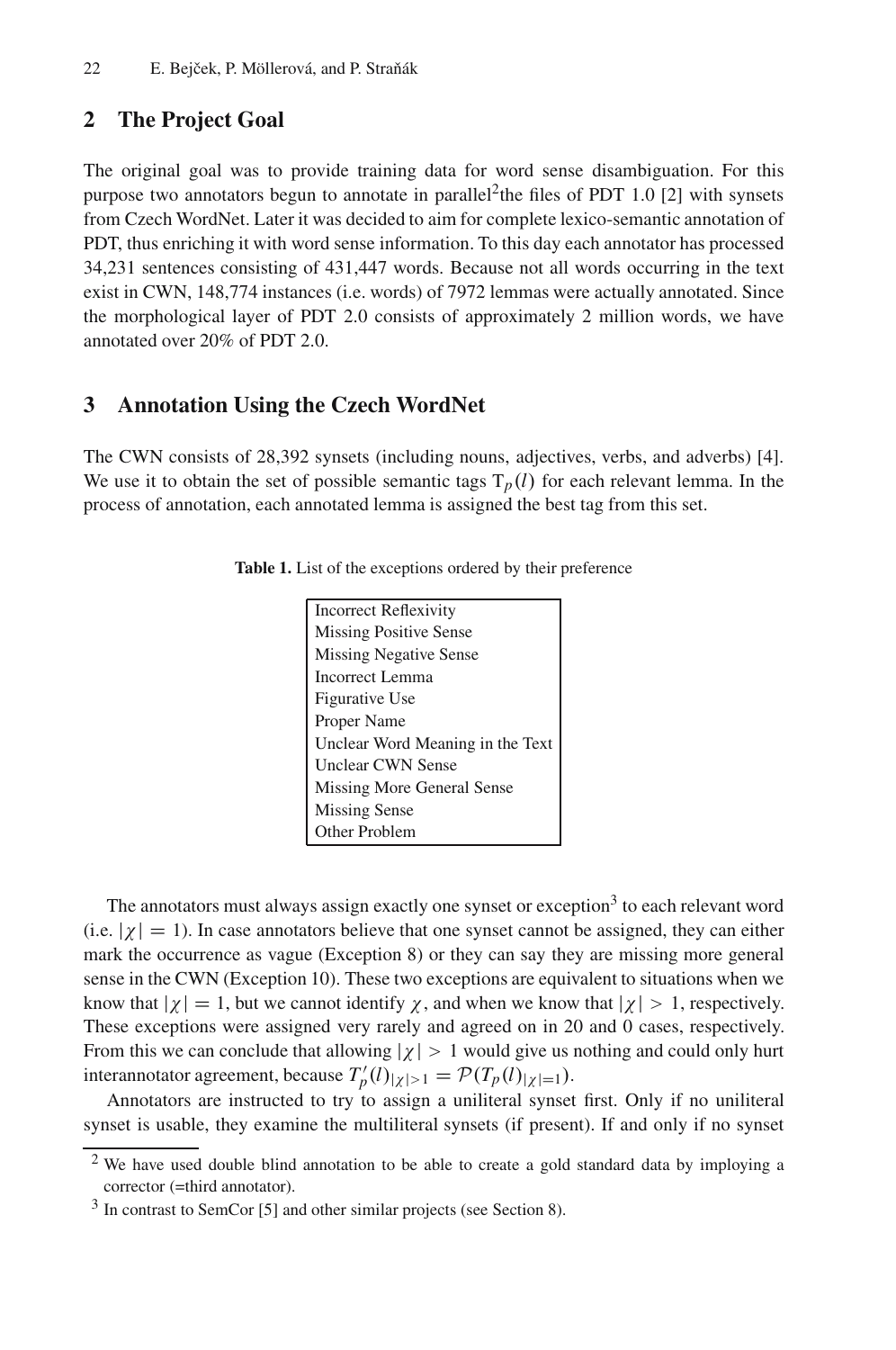from  $T_p(l)$  can be assigned, the annotators choose one of the exceptions given in Table 1 (for details see [6]).

#### **4 Annotation Statistics**

#### **4.1 Summary of the Data Distribution**

In terms of lexical semantics, only *autosemantic* words (nouns, adjectives, verbs, and adverbs)<sup>4</sup> can be the subject of semantic tagging. There were 70% such words in the annotated text. However, only words present in the CWN were annotated because they have at least one possible tag to be assigned. 35% of all words fullfiled this condition but only 24% were ambiguous (i.e. had more than one possible tag). This implies that only about 1/2 of all autosemantic words in a given text can be subject of automatic word sense disambiguation and only 1/3 are really ambiguous (according to the CWN). Detailed counts are given in the Table 2.

69% of annotated words were nouns, 21% were verbs, and 10% were adjectives. Since the CWN version we worked with does not contain any adverbial synsets, no adverbs were annotated.

Only 67% of nouns, 26% of adjectives, and 49% of verbs occur at least in one synset and thus could be processed by annotators. Now let us see how difficult this work was.

As described in section 3, there are three types of semantic tags used for annotation: uniliteral synsets, multiliteral synsets, and exceptions. A typical annotated word had 3 possible uniliteral and 6 multiliteral synsets in the set of possible tags  $T_p(l)$ . Considering only those words with more than one possible tag, they have 3.8 uniliteral synsets and 8 multiliteral ones. Multiliteral synsets appeared almost exclusively in the tag sets of nouns.

#### **4.2 Inter-annotator Agreement**

All kinds of linguistic annotation are usually performed by more than one annotator. The reason is to obtain more reliable and consistent data. In order to learn this reliability we can measure inter-annotator agreement, a relative number of cases when selections of the annotators were identical. This number gives also evidence of how difficult the annotation is. Manually annotated data is often used to train systems for automatic assigning relevant tags (tagging). Inter-annotator agreement gives an upper bound of accuracy of such systems.

Table 3 shows the inter-annotator agreement measured from various points of view. Basic agreement on selection of uniliteral synsets was 61.5%. If we consider both uniliteral and multiliteral synsets the inter-annotator agreement increases only by 0.2%. Overall interannotator agreement on all possible types of tags is  $74.6\% - 1/4$  of all processed words are not annotated reliably. This number varies depending on POS: verbs were significantly more difficult to assign a correct uniliteral synset.

Generally speaking, the inter-annotator agreement is relatively low but it does not necessarily imply that annotators had problems to distinguish word meanings. They rather had problems to select the most suitable options that would correspond to their opinion.

<sup>&</sup>lt;sup>4</sup> Numerals are sometimes considered autosemantic words too, but usually they are not the subject of semantic annotation.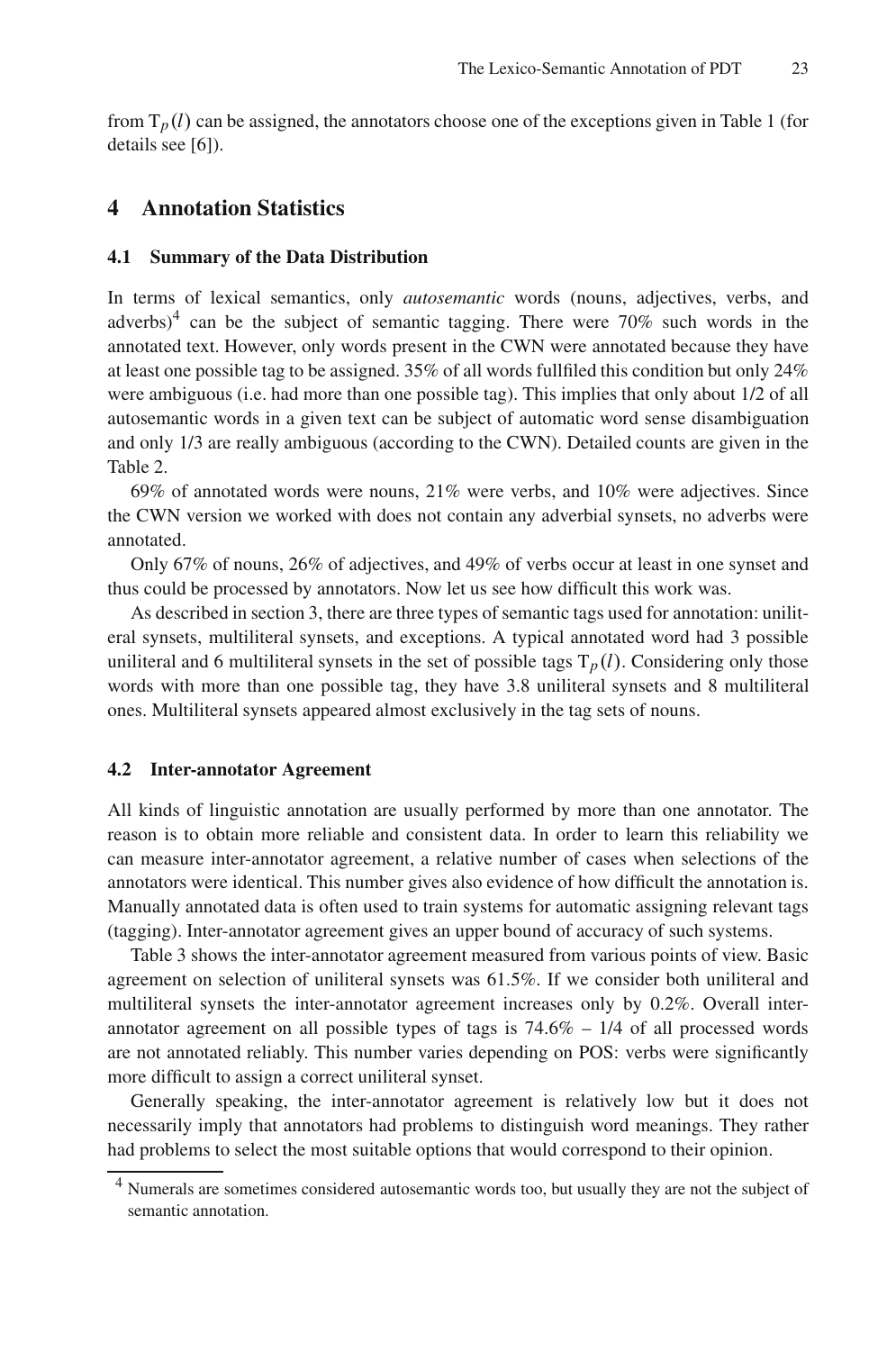According to the CWN, some words occurring in the annotated texts had up to 18 senses. Surprisingly, the inter-annotator agreement does not depend on the degree of ambiguity. It ranged from 15% to 80% regardless of the number of possible tags. We can conclude that the size of word tag sets is probably not what causes the low inter-annotator agreement.

#### **5 Discussion on Semantic Tags and the Inter-annotator Agreement**

There are two basic situations when the annotators can hardly generate the desired results, i.e. choose both the same synset: a) if they for some reason do not understand the meaning of the word to be annotated in the text, or b) if they understand the text and the word meaning, but they are unable to choose the desired meaning from proposed  $T_p(l)$ .

If we wanted to tackle the first source of non-agreement, we could allow the annotators to choose more than one synset, to address the vagueness of meaning. Such a change would however result in much bigger  $T_p(l)$ . Our experience shows us that if the choices are too many, the annotators make more mistakes and the work is slow and therefore expensive. Because  $T_p(l)$  would be enlarged for every word, but the vague contexts are very rare, we have decided against this option.

#### **6 Corrections**

When we have analysed the inter-annotator agreement and the exception annotations, we have found that significant number of non-agreements is caused by several highly frequent lemmas that are not treated well in the CWN (see 6).

The inter-annotator agreement on a synset (i.e. both annotators assigned the word the same synset) was 61.5%. In 25.7% at least one annotator assigned an exception and in the remaining 12.8% both annotators assigned a synset but they disagreed. This gives us 38.5% of non-agreement.

The non-agreement here means anything but the agreement of both annotators on assigning the same synset to a word. We have split the non-agreements into 2 classes:

- a) At least one annotator assigned a synset (i.e. disagreement on synset or synset / exception disagreement)
- b) Both annotators assigned an exception (i.e. agreement or disagreement on exception)

The analysis of the synsets for words with frequent non-agreement showed that the annotators had

| <b>Table 2.</b> Word counts in annotated text |
|-----------------------------------------------|
|-----------------------------------------------|

| All words                 | 431447 100.0% |          |              |
|---------------------------|---------------|----------|--------------|
| Autosemantic words 300725 |               |          | 69.7% 100.0% |
| Annotated words           | 148744        | $34.5\%$ | 49.5%        |
| Ambiguous words           | 101703        | 23.6%    | 33.8%        |

**Table 3.** Inter-annotator agreement (in %) on selection of the same: uniliteral synset (U); uniliteral or multiliteral synset (UM); uniliteral or multiliteral synset or exception (UME)

| POS. | $\mathbf{U}$ |                | UM UME |
|------|--------------|----------------|--------|
|      |              | 65.6 66.0 74.1 |        |
|      |              | 44.8 44.8 75.4 |        |
|      |              | 67.0 67.0      | - 76.1 |
| All  |              | 61.5 61.7      | 74.6   |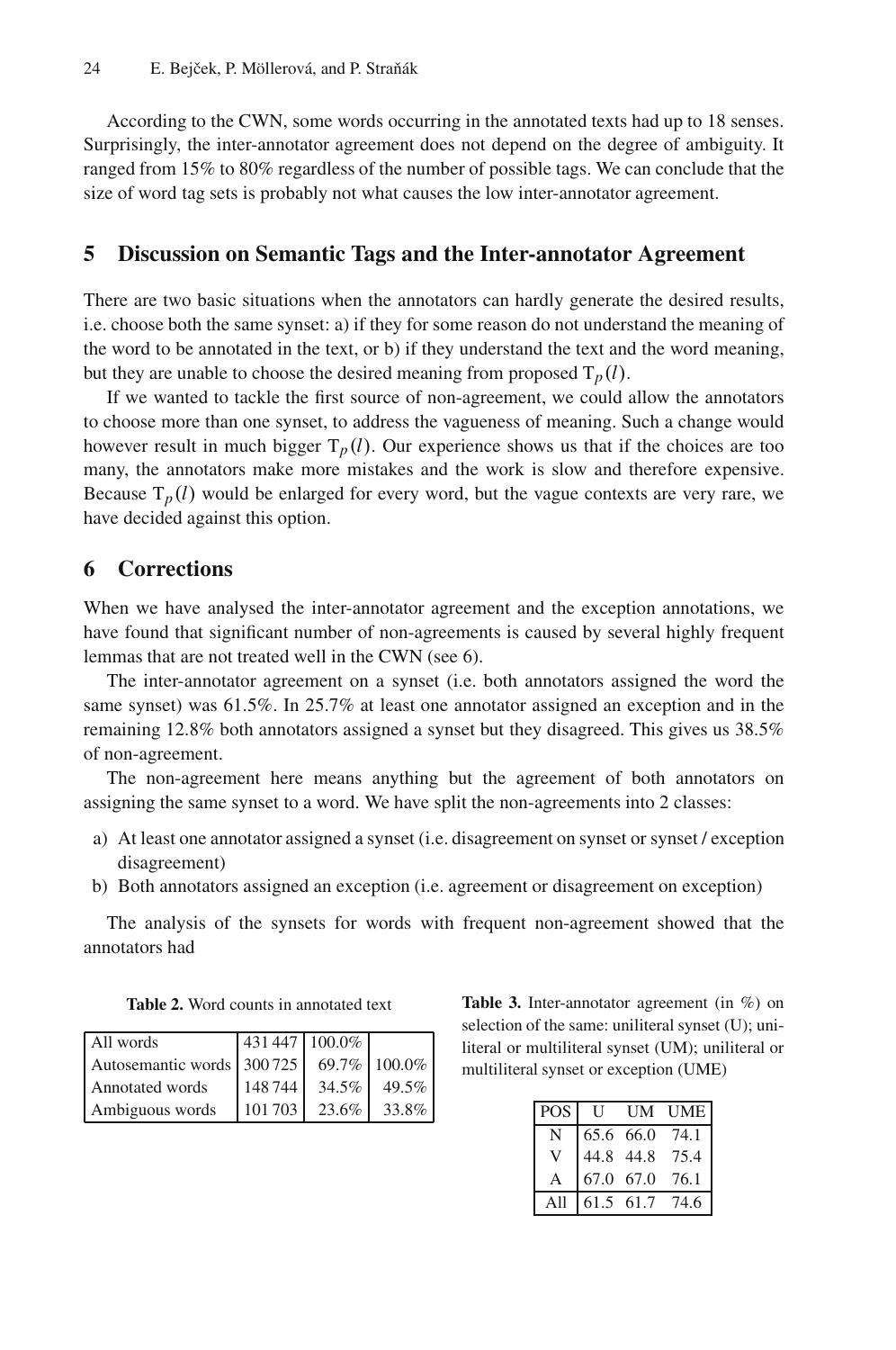- 1. Either little or no information for choosing correct synset from a range of choices (synsets were missing definitions and examples), so they basically had to choose randomly, or
- 2. The correct meaning of the word was not in CWN (missing synset).

We have decided to try and correct the non-agreement cases in two rounds:

- 1. Have a corrector (3rd annotator) look at the choices of both annotators in cases of a) and try to decide whether one of them is right. In cases where 2 of 3 agree we would consider the word successfully annotated.
- 2. In cases of b) and in cases from the first round where the corrector can't find a reason to agree with 1st or 2nd annotator we would:
	- **–** Check all the meanings (synsets) of a word in CWN, merge, divide, add or clarify the synsets as needed to give annotators a clear guideline for decision.
	- **–** Re-annotate the occurrences of the corrected lemma.

For our experiment we have taken the lemmas with the frequency of non-agreement  $\geq$  200. This resulted in 25 lemmas as given in Table 4 and marked by circles in Figure 1.



**Fig. 1.** Corrected lemmas

| Lemma                    | Agr.     | Non-agr. | Total |
|--------------------------|----------|----------|-------|
| čas (time)               | 41       | 242      | 283   |
| část (part)              | 23       | 238      | 261   |
| cena (price)             | 85       | 642      | 727   |
| člověk (human)           | 326      | 267      | 593   |
| dát (to give)            | 17       | 332      | 349   |
| den (day)                | 159      | 236      | 395   |
| dobrý (good)             | 252      | 217      | 469   |
| dostat (to get)          | 20       | 261      | 281   |
| $\text{fax}(\text{fax})$ | 49       | 212      | 261   |
| místo (place)            | 136      | 274      | 476   |
| mít (to have)            | $\theta$ | 2853     | 2853  |
| moci (to can)            | 9        | 1435     | 1444  |
| návrh (offer)            | 49       | 229      | 278   |
| podnik (business)        | 20       | 458      | 478   |
| práce (work)             | 193      | 215      | 408   |
| právo (law)              | 29       | 201      | 230   |
| řada (row)               | 16       | 216      | 232   |
| říkat (say)              | 1        | 212      | 213   |
| rok (year)               | 1629     | 611      | 2240  |
| stát (to stand)          | 152      | 369      | 521   |
| stát (state)             | 136      | 318      | 454   |
| svět (world)             | 59       | 236      | 295   |
| systém (system)          | 32       | 212      | 244   |
| uvést (to state)         | 38       | 284      | 322   |
| vysoký (high)            | 282      | 200      | 482   |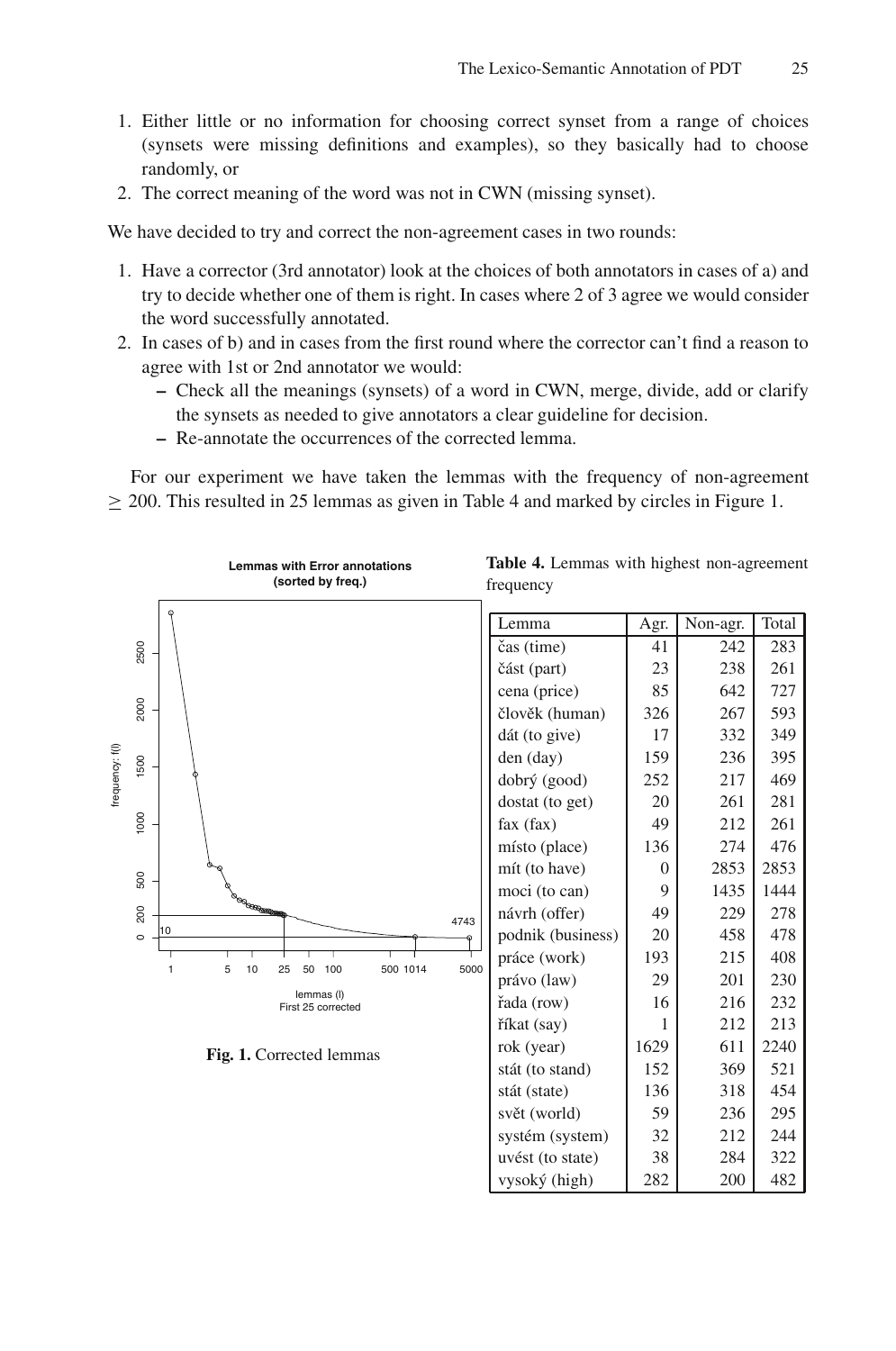**First Round of Corrections.** For each lemma we have taken all cases of non-agreement where at least one annotator chose a synset and extracted all the occurrences from the original files. Each occurrence had a context of at least 20 words on each side.

These lists of snippets were further divided to group similar cases in order to simplify the work of the corrector (3rd annotator). The division was as shown in Table 5 according to choice of annotators.

Most of the possible list were empty, only 6 in average existed for each lemma. Each of the resulting lists was added a choice of annotator A and B respectively to each lemma occurrence.

The corrector then had at most three options:

- 1. agree with A (if he chose a synset)
- 2. agree with B (if he chose a synset)
- 3. don't agree with either A or B

First two options meant the word was considered successfully annotated, the third one added this occurrence to those already prepared for the second round.

The corrector was also able to add notes to the word in general or to each occurrence separately for use in the second round.

Although the corrector agreed with A or B sometimes, each lemma of our chosen 25 was in the end sent into the second round. This meant that the CWN synsets will be edited and all the occurrences will have to be re-annotated or at least checked again. Nevertheless crucial data for editing CWN ware gathered.

**Second Round of Corrections.** First the notes from the 1st round were gathered and compared to the CWN we have been using. We have also checked the most recent version of CWN in order to see if the problems have been resolved. Various Czech printed dictionaries as well as the Princeton WordNet were also consulted. The new sense distinctions were kept as simple as possible. We have identified the basic synset and distinguished a different meaning (created a synset) only if we were able to precisely specify a difference. This in many cases resulted in merging existing CWN synsets. At the same time new synsets for missing senses were sometimes added. For these cases the annotations with the exception number 10 (missing sense) proved valuable. Each synset was also enriched by the sort definition and the example sentence (usually from our data). For editing the synsets we have used the wordnet browser and editor VisDic [4].

## **7 Results of Corrections**

After the CWN was modified we have started the re-annotation of the data with the new synsets. Although this part has not yet been finished, we can calculate the result. When all the occurrences of our 25 lemmas will be successfully annotated, the improvements of annotated data will be as shown in Table 6.

We have corrected 25 of 4,738 lemmas for which there are cases of non-agreement. We gave gained 10,971 new words annotated with the synsets. This means that by correcting 0.5% of problematic lemmas we have gained 7.4% improvement with respect to annotated words.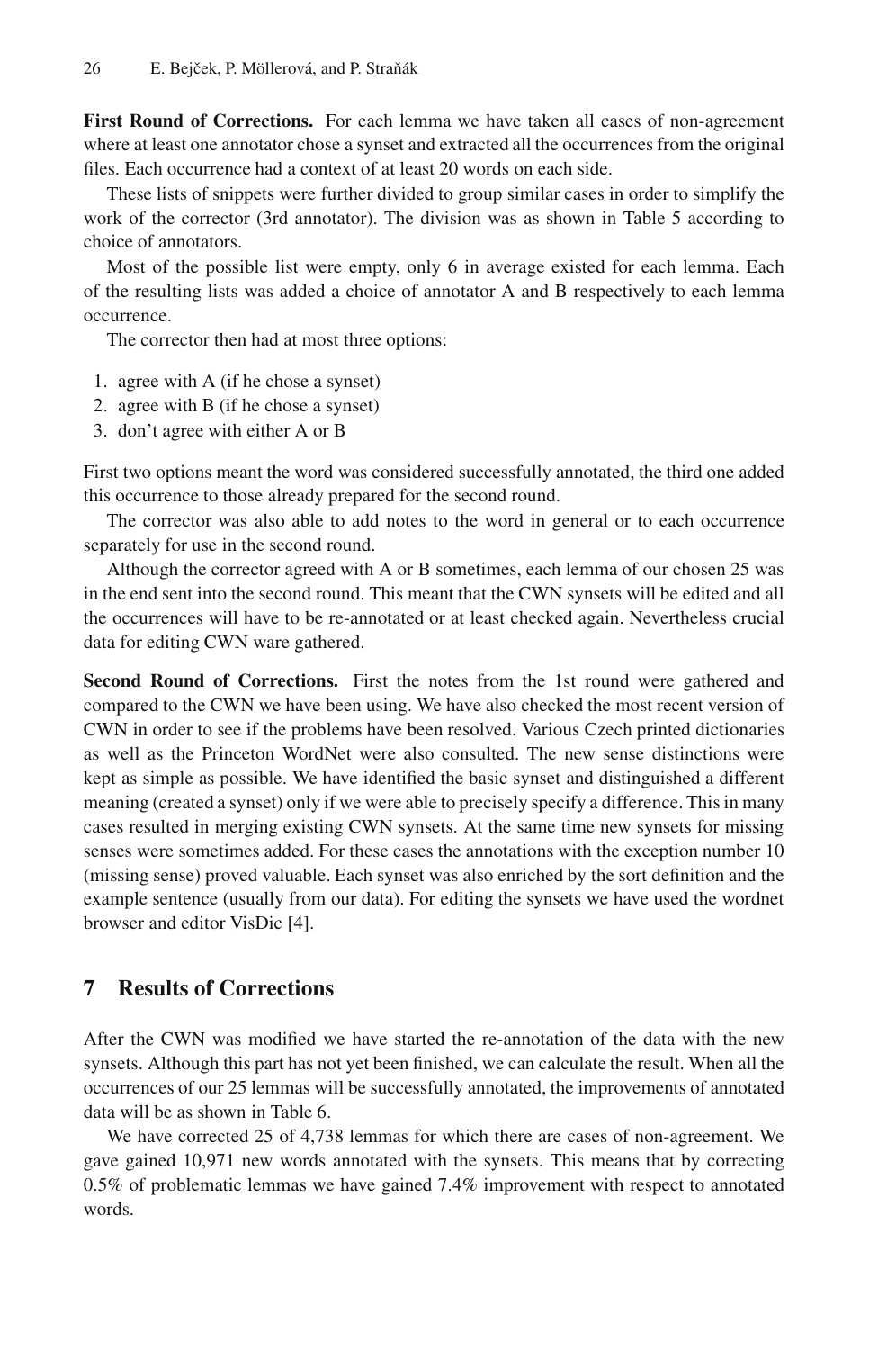|                | B              |
|----------------|----------------|
| uniliteral-x   | uniliteral-y   |
| uniliteral     | multiliteral   |
| multiliteral   | uniliteral     |
| multiliteral-x | multiliteral-y |
| exception      | uniliteral     |
| exception      | multiliteral   |
| uniliteral     | exception      |
| multiliteral   | exception      |

**Table 5.** Classes of files according to annotators' choices (A **Table 6.** Annotation with uniliteral and B are original annotators) synset (U) (in  $%$ )

| <b>POS</b> | Н              |
|------------|----------------|
| N          | $70.3 (+4.7)$  |
|            | $63.6 (+18.8)$ |
| A          | $69.7 (+2.7)$  |
| All        | $68.9 (+7.4)$  |

It is also interesting to look at the sentences that are fully disambiguated with respect to our CWN. This means that in such sentence all the annotated words are annotated correctly: before our corrections there were 5,111 sentences fully disambiguated, after the corrections it is 6,941 sentences. This means 35.8% improvement with respect to data that can be used for "all words" word sense disambiguation.

Corrections took aproximatelly 320 hours to the corrector who decided on the changes to CWN and annotated the data and 215 hours to the programmer who created the annotation data sets and scripts, implemented changes to CWN and processed the data as needed.

#### **8 Summary**

To our best knowledge, there are three similar projects: English SemCor [5], cf. also [7], Spanish Cast3LB [8] and recent Basque corpus annotation [9]. All of these efforts are smaller<sup>5</sup> and they differ in important methodological aspects; most prominently, both Spanish and Basque projects use transversal annotation (word-type by word-type) and they (as well as SemCor) allow arbitrary subset of  $T_p(l)$  (i.e.  $\chi : |\chi| > 1$ ) to be assigned as the final tag. We have implored linear process, because, as we have explained earlier in Section 2, we wanted to obtain training data for all words WSD. As for allowing  $|\chi| > 1$ , we put forward our reasons against it in Section 3.

Our semantic annotation of the PDT has two major applications:

1. Lexico-semantic tags are a new kind of labels in the PDT and will become a substantial part of a complete resource of training data, which can be exploited in many fields of NLP.

We have shown above that the recent corrections improved significantly the number of sentences that are fully lexico-semantically annotated with respect to our current annotation lexicon.

2. The process of annotation provides a substantial feedback to the authors of the CWN and significantly helps to validate and improve its quality. In process of the corrections we have also begun improving CWN on our own.

<sup>5</sup> Basque: cca 300,000, Cast3LB: 125,000 vs. PDT: cca 2,000,000 tokens.